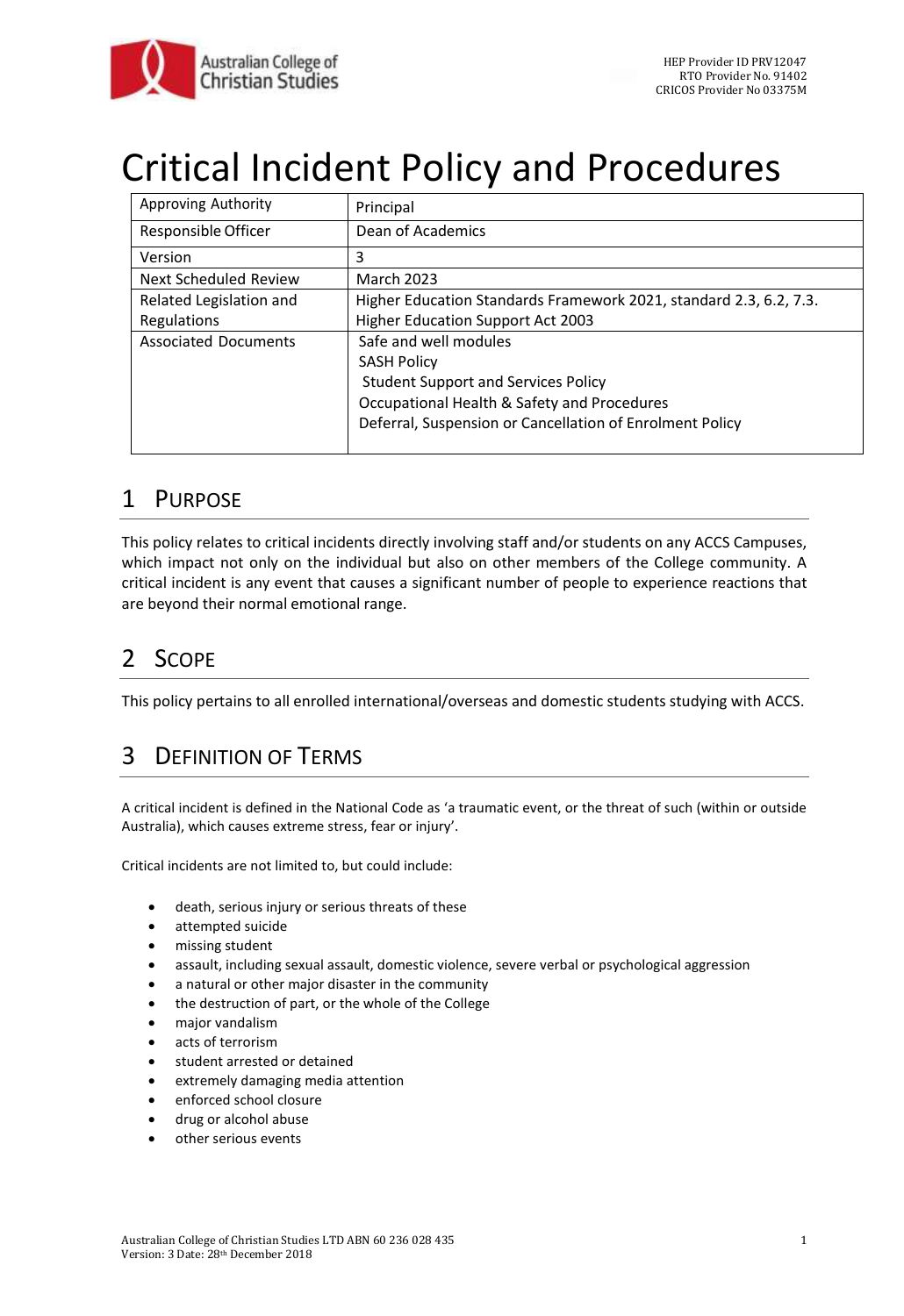

### **STRUCTURE**

### 4.1 Critical Incident Team

The Critical Incident Team consists of staff holding the following positions: Principal, Office Administrator, Dean of Studies, College Counsellor, Student Support Officer. The Critical Incident Team's role is to manage any critical incident, and is responsible for:

- assessing risks and response actions;
- liaison with emergency and other services;
- contact with students' relatives and other appropriate contacts;
- liaison with other external bodies, such as homestays, carers or foreign embassies, and
- counselling and managing students and staff not directly involved in the incident.

Additional persons can be co-opted to assist on an incident-specific basis, as circumstances require, in line with the set of procedures developed under the auspices of the Critical Incident Team and set out in this policy document. This should include those with appropriate expertise as well as others who have personal qualities appropriate to crisis management. The Principal will, where appropriate, nominate a Recovery Director to the incident.

#### 4.2 Specialist Support

Specialist support to assist the Team will, in the event of a critical or major incident, provide expertise relating to the key areas identified as providing the major foreseeable risks to the College's business continuity - human, physical, IT and related systems and media relations.

Other specialist support may include legal, finance or business services.

### 5 IMPLEMENTATION

Stage 1: Action to be taken

- Any critical incident must be reported to the College Principal or the respective role of the campus Principal.
- Issues of safety must be immediately addressed (using evacuation procedures and/or calling emergency services where necessary).
- The Principal needs to ascertain the facts. The Principal must be able to verify what was 'reported to have occurred' (this will involve members who reported the incident and those involved). The College Administrator or an assisting member of staff will document the reported facts.
- The Principal meets with and informs the "Critical Incident Team" of the appropriate steps to be taken that are planned and documented
- Staff are informed by the Principal (as appropriate).
- The Student Support Officer and any additional counsellors required are contacted by the College Administrator.
- Contact clergy, where appropriate.
- The Principal communicates with the students and campus community affected by the critical incident, being mindful of legal and privacy constraints.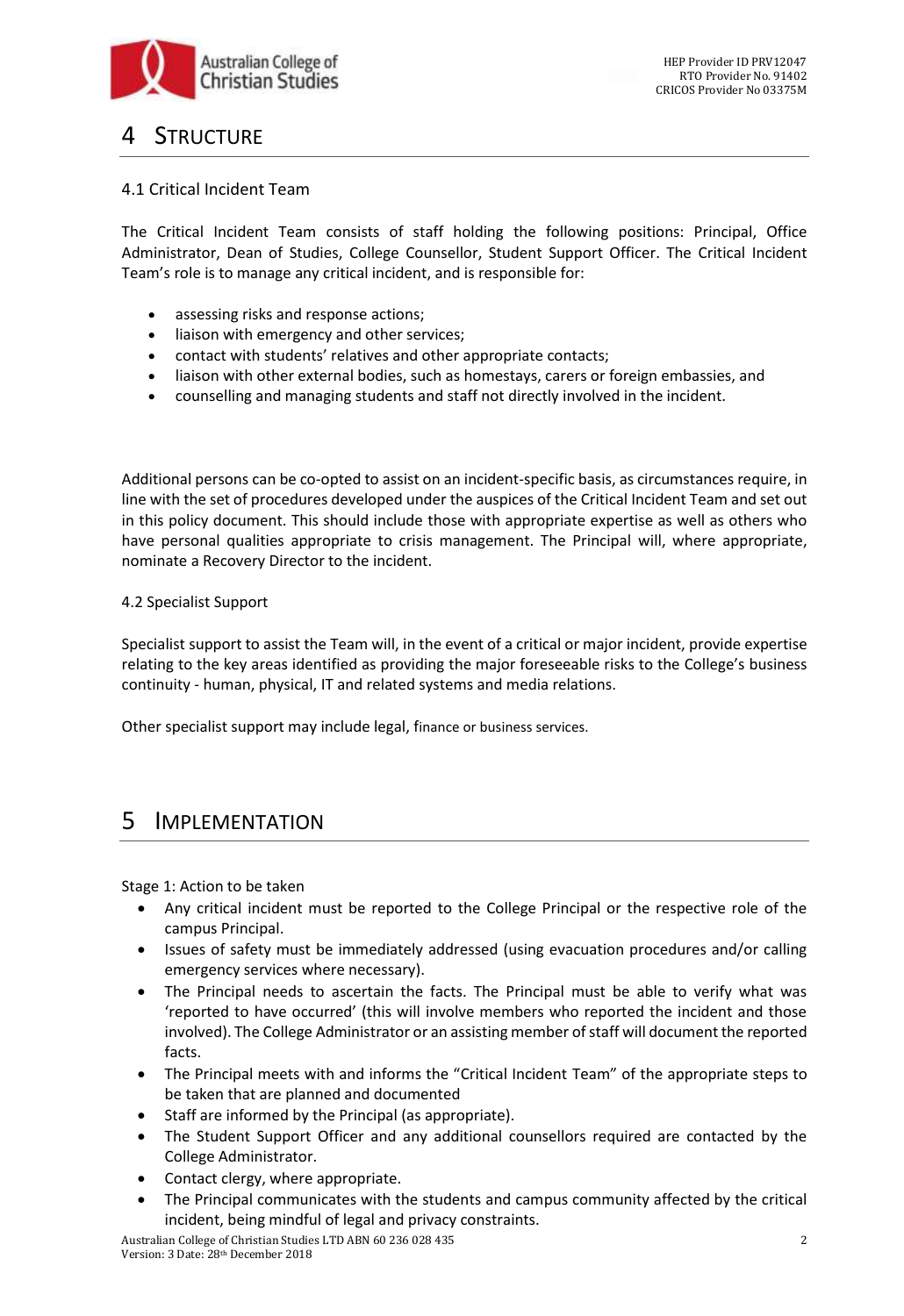

- Siblings and close friends of the victims are told individually.
- The Principal informs the Sydney College of Divinity, if relevant.
- All students are informed of counselling and assistance available.
- The College Counsellor contacts organisations and individuals for additional assistance if required.
- The Principal ensure that staff members have support and counselling if required.
- The College Administrator maintains a supportive, calm atmosphere, by maintaining normal procedures as far as possible.
- The Principal plans the response to the media, as required.
- The College assists memorials as required.
- The facts of the event and all steps that were followed are documented and held on file by the College Administrator.

#### Stage 2: Documenting

- Confirm that the initial documenting of the incident by the Principal has taken place.
- Ensure the steps taken by the Principal and his or her Critical Incident Team are documented.
- Ensure that the facts of the event and all steps that were followed including who, what, when, where, and how, have been documented.
- The ESOS Act 2000 requires ACCS to notify the Department of Home Affairs as soon as practical after the incident. In the case of a student's death or other absence affecting the student's attendance at ACCS, the Liaison Officer at the Department of Home Affairs should be contacted by phone prior to reporting via the PRISMS reporting system.
- Please record the critical incident in the Critical Incident Register with a copy of the Critical Incident Report.

Stage 3: Follow up

- Ensure that student support staff and any 'outside professionals' are able to meet the needs of the College community.
- Provision of reading/support material to staff and students.
- Aim to return to the 'normal routine', within a timeframe that is appropriate to the nature of the critical incident.

### 6. REPORTING, RECORDING OF INCIDENT - INTERNATIONAL STUDENTS

The college is required to notify the Department of Home Affairs as soon as practical after the incident and in the case of an international student's death or other absence affecting the student's attendance, the incident will need to be reported via the Provider Registration and International Student Management System (PRISMS). All aspects of the incident and its management will be recorded on the student files.

Any action taken in regard to a critical incident will be recorded to include outcomes or evidence if the incident is referred to another person or agency. The Office Administrator (or the Principal if unavailable) will ensure the correct procedures have been actioned appropriate reports created and follow-up completed. The Principal will report the incident to the College Board; if the Principal is not available the College Administrator or the Dean of Students will prepare a report for the College Board.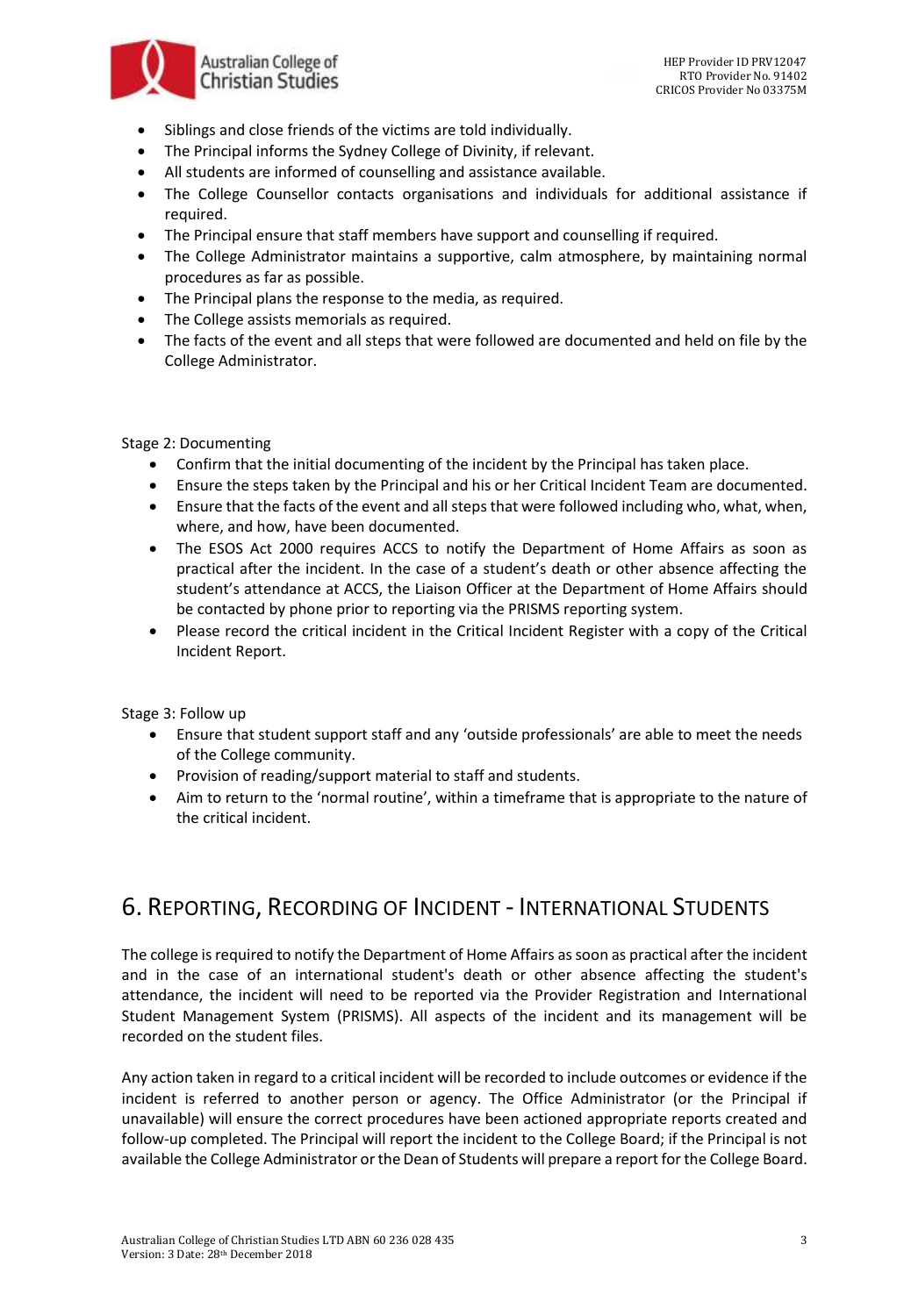

# **APPENDIX A**

# **Emergency Numbers and Contact Details**

#### POLICE 000 AMBULANCE 000 FIRE 000

#### **ACCS Contact List**

| <b>Position</b>                 | <b>Name</b>     | Mobile No. |
|---------------------------------|-----------------|------------|
| Principal                       | Dr Len Smith    | 0408967720 |
| Office Administrator            | Pam Loneragan   | 0410608195 |
| Dean of Studies                 | Dr Paul Porta   | 0401032338 |
| <b>Student Services Officer</b> | Merilyn Smith   | 0407960677 |
| Counsellor                      | Kerrie Merchant | 0413139589 |
| <b>Board Chair</b>              | Jeff Spencer    | 0417088615 |
| Korean Counsellor               | Ps Byung Kim    | 0430474878 |
| First Aid Officer               | Dr Len Smith    | 0408967720 |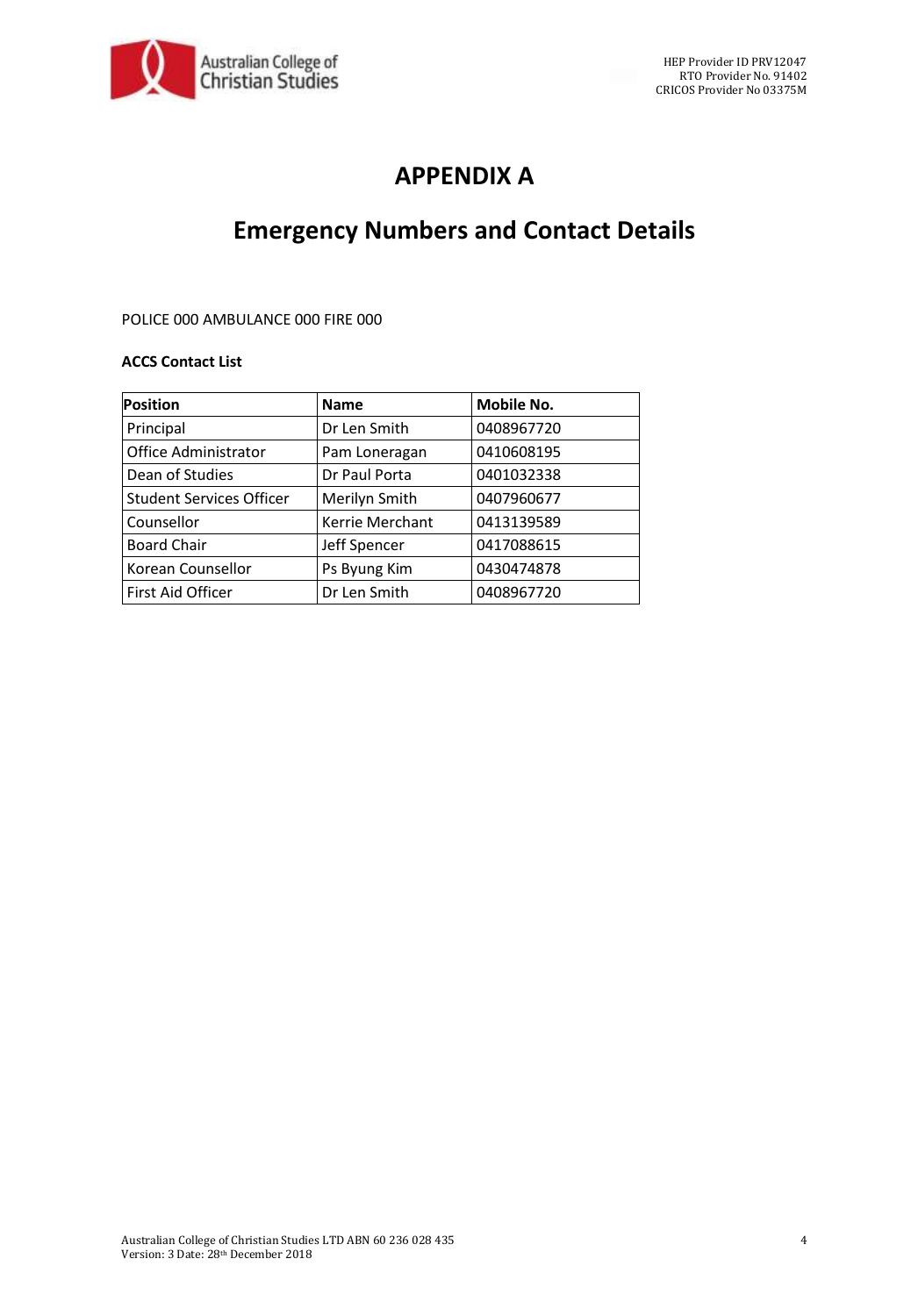

### **APPENDIX B**

# **Critical Incident Report**

| Date of incident: $\frac{1}{\sqrt{1-\frac{1}{2}}}\frac{1}{\sqrt{1-\frac{1}{2}}}\frac{1}{\sqrt{1-\frac{1}{2}}}\frac{1}{\sqrt{1-\frac{1}{2}}}\frac{1}{\sqrt{1-\frac{1}{2}}}\frac{1}{\sqrt{1-\frac{1}{2}}}\frac{1}{\sqrt{1-\frac{1}{2}}}\frac{1}{\sqrt{1-\frac{1}{2}}}\frac{1}{\sqrt{1-\frac{1}{2}}}\frac{1}{\sqrt{1-\frac{1}{2}}}\frac{1}{\sqrt{1-\frac{1}{2}}}\frac{1}{\sqrt{1-\frac{1}{2}}}\frac{1}{\sqrt{1-\$ |                                                                                                                |  |  |  |  |
|----------------------------------------------------------------------------------------------------------------------------------------------------------------------------------------------------------------------------------------------------------------------------------------------------------------------------------------------------------------------------------------------------------------|----------------------------------------------------------------------------------------------------------------|--|--|--|--|
| Location (include address where applicable): ___________________________________                                                                                                                                                                                                                                                                                                                               |                                                                                                                |  |  |  |  |
|                                                                                                                                                                                                                                                                                                                                                                                                                |                                                                                                                |  |  |  |  |
|                                                                                                                                                                                                                                                                                                                                                                                                                | Position of person completing form _____________________________Contact no: ___________                        |  |  |  |  |
| People involved in incident: $\square$ Student $\square$ Staff                                                                                                                                                                                                                                                                                                                                                 | $\Box$ Other ______________________                                                                            |  |  |  |  |
| 1.<br>Name                                                                                                                                                                                                                                                                                                                                                                                                     |                                                                                                                |  |  |  |  |
| <u> 1989 - Johann John Stone, markin amerikan basal dan berkembang dan berkembang dan berkembang dan berkembang da</u>                                                                                                                                                                                                                                                                                         | Age: ____                                                                                                      |  |  |  |  |
| 2.<br>Name:                                                                                                                                                                                                                                                                                                                                                                                                    |                                                                                                                |  |  |  |  |
|                                                                                                                                                                                                                                                                                                                                                                                                                | Age: $\frac{1}{2}$                                                                                             |  |  |  |  |
| 3.<br>Name:                                                                                                                                                                                                                                                                                                                                                                                                    |                                                                                                                |  |  |  |  |
|                                                                                                                                                                                                                                                                                                                                                                                                                | Age:                                                                                                           |  |  |  |  |
| Name:<br>4.                                                                                                                                                                                                                                                                                                                                                                                                    |                                                                                                                |  |  |  |  |
|                                                                                                                                                                                                                                                                                                                                                                                                                | Age: ____                                                                                                      |  |  |  |  |
| Name:<br>5.                                                                                                                                                                                                                                                                                                                                                                                                    |                                                                                                                |  |  |  |  |
|                                                                                                                                                                                                                                                                                                                                                                                                                | Age: and the set of the set of the set of the set of the set of the set of the set of the set of the set of th |  |  |  |  |

Description of incident and background (relevant Information leading up to the incident, circumstances, whether the incident was witnessed and other relevant issues):

\_\_\_\_\_\_\_\_\_\_\_\_\_\_\_\_\_\_\_\_\_\_\_\_\_\_\_\_\_\_\_\_\_\_\_\_\_\_\_\_\_\_\_\_\_\_\_\_\_\_\_\_\_\_\_\_\_\_\_\_\_\_\_\_\_\_\_\_\_\_\_\_\_\_\_\_\_\_\_\_\_\_\_\_\_

\_\_\_\_\_\_\_\_\_\_\_\_\_\_\_\_\_\_\_\_\_\_\_\_\_\_\_\_\_\_\_\_\_\_\_\_\_\_\_\_\_\_\_\_\_\_\_\_\_\_\_\_\_\_\_\_\_\_\_\_\_\_\_\_\_\_\_\_\_\_\_\_\_\_\_\_\_\_\_\_\_\_\_\_\_

\_\_\_\_\_\_\_\_\_\_\_\_\_\_\_\_\_\_\_\_\_\_\_\_\_\_\_\_\_\_\_\_\_\_\_\_\_\_\_\_\_\_\_\_\_\_\_\_\_\_\_\_\_\_\_\_\_\_\_\_\_\_\_\_\_\_\_\_\_\_\_\_\_\_\_\_\_\_\_\_\_\_\_\_\_

\_\_\_\_\_\_\_\_\_\_\_\_\_\_\_\_\_\_\_\_\_\_\_\_\_\_\_\_\_\_\_\_\_\_\_\_\_\_\_\_\_\_\_\_\_\_\_\_\_\_\_\_\_\_\_\_\_\_\_\_\_\_\_\_\_\_\_\_\_\_\_\_\_\_\_\_\_\_\_\_\_\_\_\_\_

\_\_\_\_\_\_\_\_\_\_\_\_\_\_\_\_\_\_\_\_\_\_\_\_\_\_\_\_\_\_\_\_\_\_\_\_\_\_\_\_\_\_\_\_\_\_\_\_\_\_\_\_\_\_\_\_\_\_\_\_\_\_\_\_\_\_\_\_\_\_\_\_\_\_\_\_\_\_\_\_\_\_\_\_\_

\_\_\_\_\_\_\_\_\_\_\_\_\_\_\_\_\_\_\_\_\_\_\_\_\_\_\_\_\_\_\_\_\_\_\_\_\_\_\_\_\_\_\_\_\_\_\_\_\_\_\_\_\_\_\_\_\_\_\_\_\_\_\_\_\_\_\_\_\_\_\_\_\_\_\_\_\_\_\_\_\_\_\_\_\_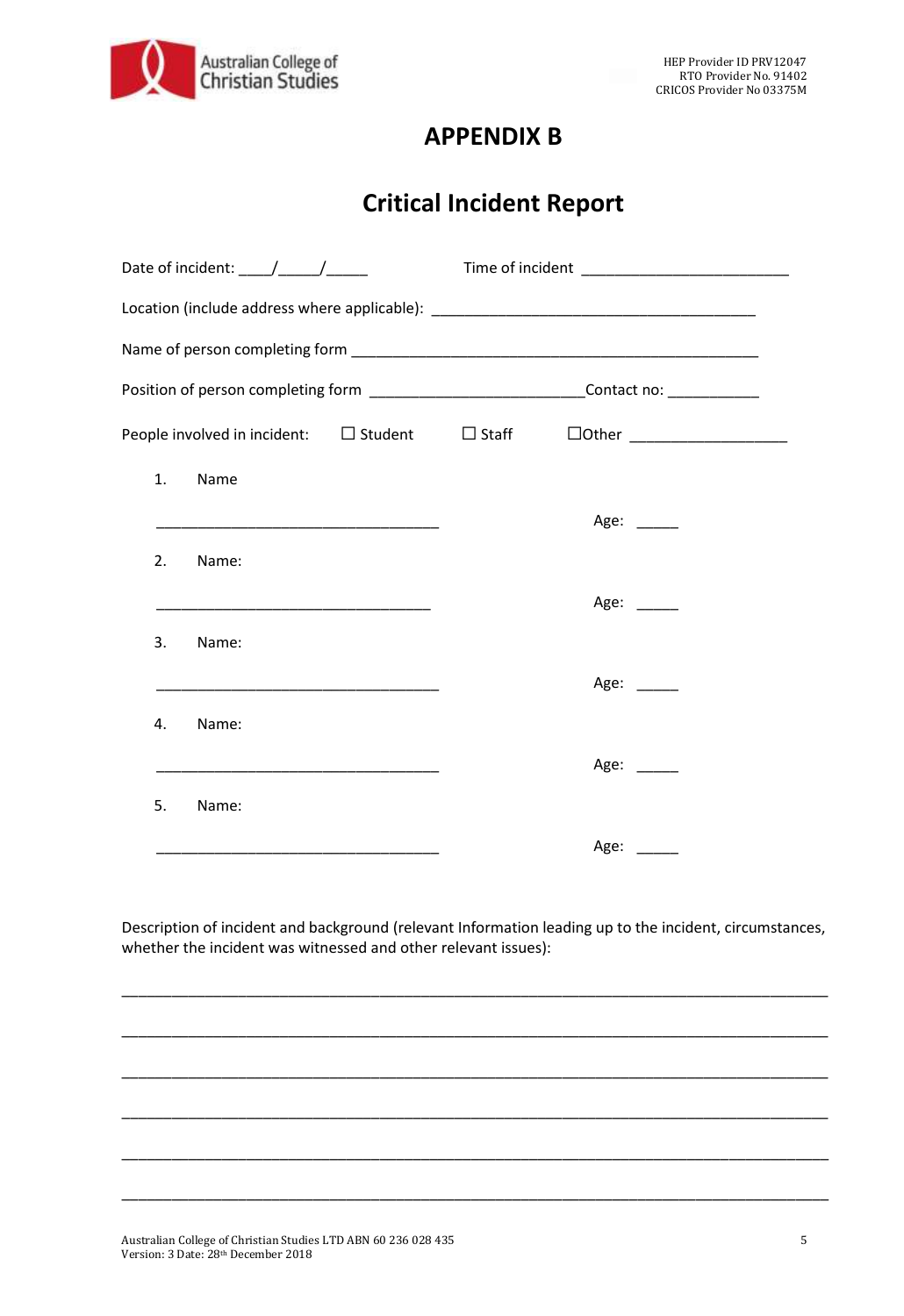

### Who was informed of the incident (Critical Incident Team, Emergency Services)?

| Len Smith                | $\mathbf{I}$ | Pam Loneragan   | L            | Paul Porta   |  |
|--------------------------|--------------|-----------------|--------------|--------------|--|
| Merilyn Smith            |              | Kerrie Merchant |              | Jeff Spencer |  |
| Police                   |              | Ambulance       | $\mathbf{I}$ | Fire Brigade |  |
| <b>External Services</b> |              |                 |              |              |  |

\_\_\_\_\_\_\_\_\_\_\_\_\_\_\_\_\_\_\_\_\_\_\_\_\_\_\_\_\_\_\_\_\_\_\_\_\_\_\_\_\_\_\_\_\_\_\_\_\_\_\_\_\_\_\_\_\_\_\_\_\_\_\_\_\_\_\_\_\_\_\_\_\_\_\_\_\_\_\_\_\_\_\_\_\_

\_\_\_\_\_\_\_\_\_\_\_\_\_\_\_\_\_\_\_\_\_\_\_\_\_\_\_\_\_\_\_\_\_\_\_\_\_\_\_\_\_\_\_\_\_\_\_\_\_\_\_\_\_\_\_\_\_\_\_\_\_\_\_\_\_\_\_\_\_\_\_\_\_\_\_\_\_\_\_\_\_\_\_\_\_

Actions taken to date: (including date and time of contact that other agencies were informed, as well details of support provided):

| 1. |                                                                                                                       |       |            |
|----|-----------------------------------------------------------------------------------------------------------------------|-------|------------|
| 2. |                                                                                                                       |       |            |
| 3. |                                                                                                                       |       |            |
|    |                                                                                                                       |       |            |
| 4. | <u> 1989 - John Stone, Amerikaansk politiker (* 1908)</u>                                                             |       |            |
| 5. | <u> 1989 - Johann Stoff, amerikansk politiker (d. 1989)</u>                                                           |       |            |
|    |                                                                                                                       |       |            |
|    | Follow up action planned:                                                                                             |       |            |
| 1. | <u> 1989 - Johann Stein, mars and de Britannich (b. 1989)</u>                                                         |       |            |
| 2. |                                                                                                                       |       |            |
|    |                                                                                                                       |       |            |
| 3. | <u> 1989 - Johann Stoff, deutscher Stoff, der Stoff, der Stoff, der Stoff, der Stoff, der Stoff, der Stoff, der S</u> |       |            |
| 4. | <u> 1989 - Johann Stoff, amerikansk politiker (d. 1989)</u>                                                           |       |            |
| 5. |                                                                                                                       |       |            |
|    |                                                                                                                       |       |            |
|    |                                                                                                                       |       |            |
|    | Critical incident reported by:                                                                                        |       |            |
|    |                                                                                                                       |       |            |
|    |                                                                                                                       | Time: | Date: 1988 |
|    | (Signature of Principal)                                                                                              |       |            |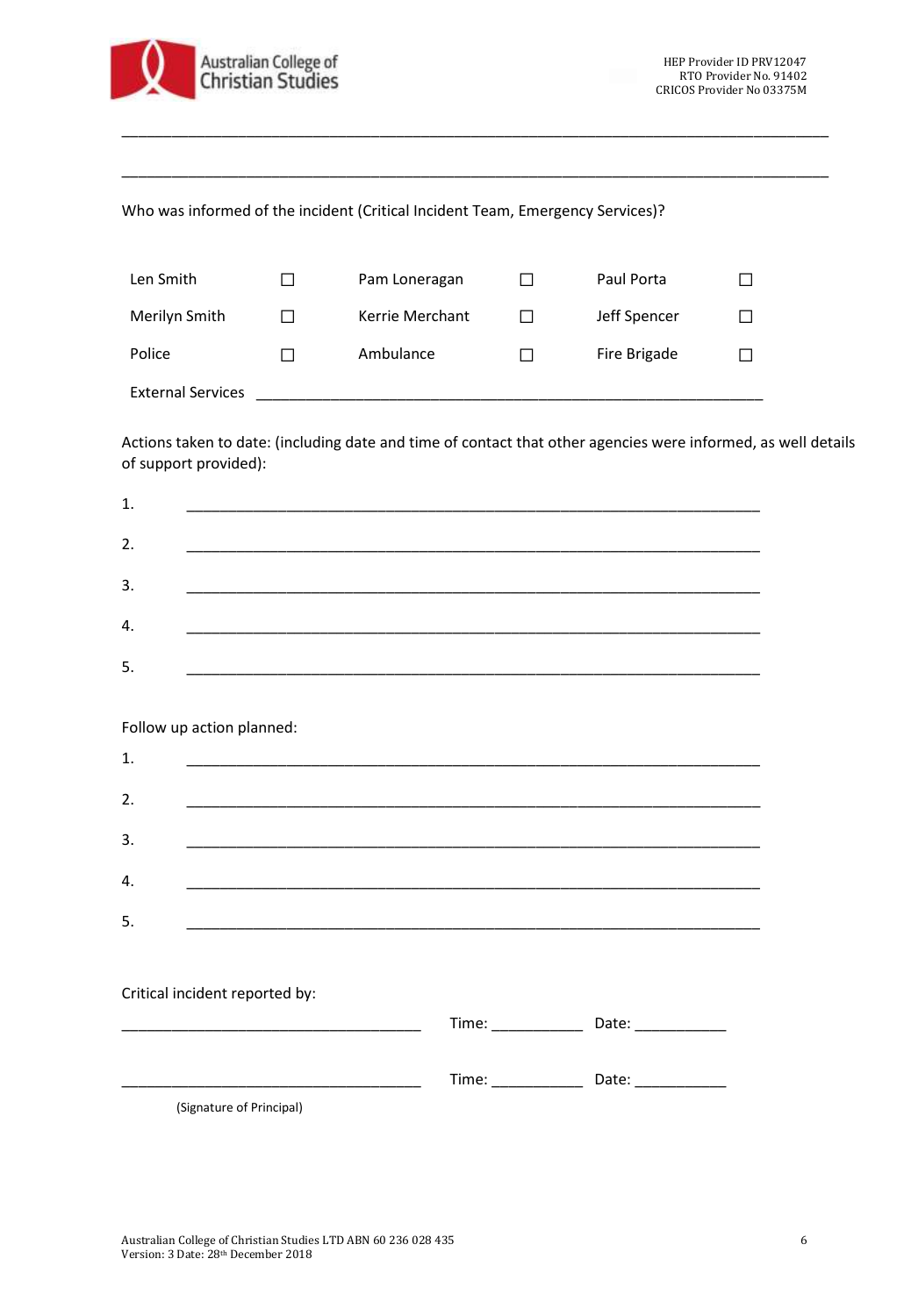

# **APPENDIX C**

## **Emergency services**

#### **Nearest Hospital:**

AUBURN HOSPITAL 20 Hargrave Rd, Auburn NSW 2144 (02) 8759 3000

ALCOHOL & DRUG INFORMATION 24 Hour Telephone Service Information and Referral (02) 9361 8000 Outside Sydney Metro Area1800 422 599 http://yourroom.com.au/faq/

CENTRELINK Youth and student services 132 490 For information in languages other than English 131 202

CONSULATES IN AUSTRALIA For a full index of consulates in Australia http://protocol.dfat.gov.au/Consulate/list.rails

CORONER'S COURT 44 – 46 Parramatta Rd, Glebe (NSW State Coroners Court) (02) 8584 7777 http://www.coroners.justice.nsw.gov.au/

FINANCIAL COUNSELLING (CreditLine) 53 Regent St Sydney 2000 (02) 9951 5544

INTERPRETING SERVICES Community Relations Commission for a Multicultural NSW 24 Hour Interpreting Service 1300 651 500

LEGAL SERVICES Legal Aid Commission of NSW (NSW Government) (02) 9219 5000 Under 18's Hotline FREECALL1800 101 810

LIFELINE 24 HOURS 24 hr Counselling 131 114 LIFELINE Harbour to Hawkesbury Counselling 131 114 Lifeline is a 24-hour telephone counselling line for urgent and immediate needs.

MENTAL HEALTH ADVOCACY SERVICE (02) 9745 4277

POISONS INFORMATION CENTRE 131 126